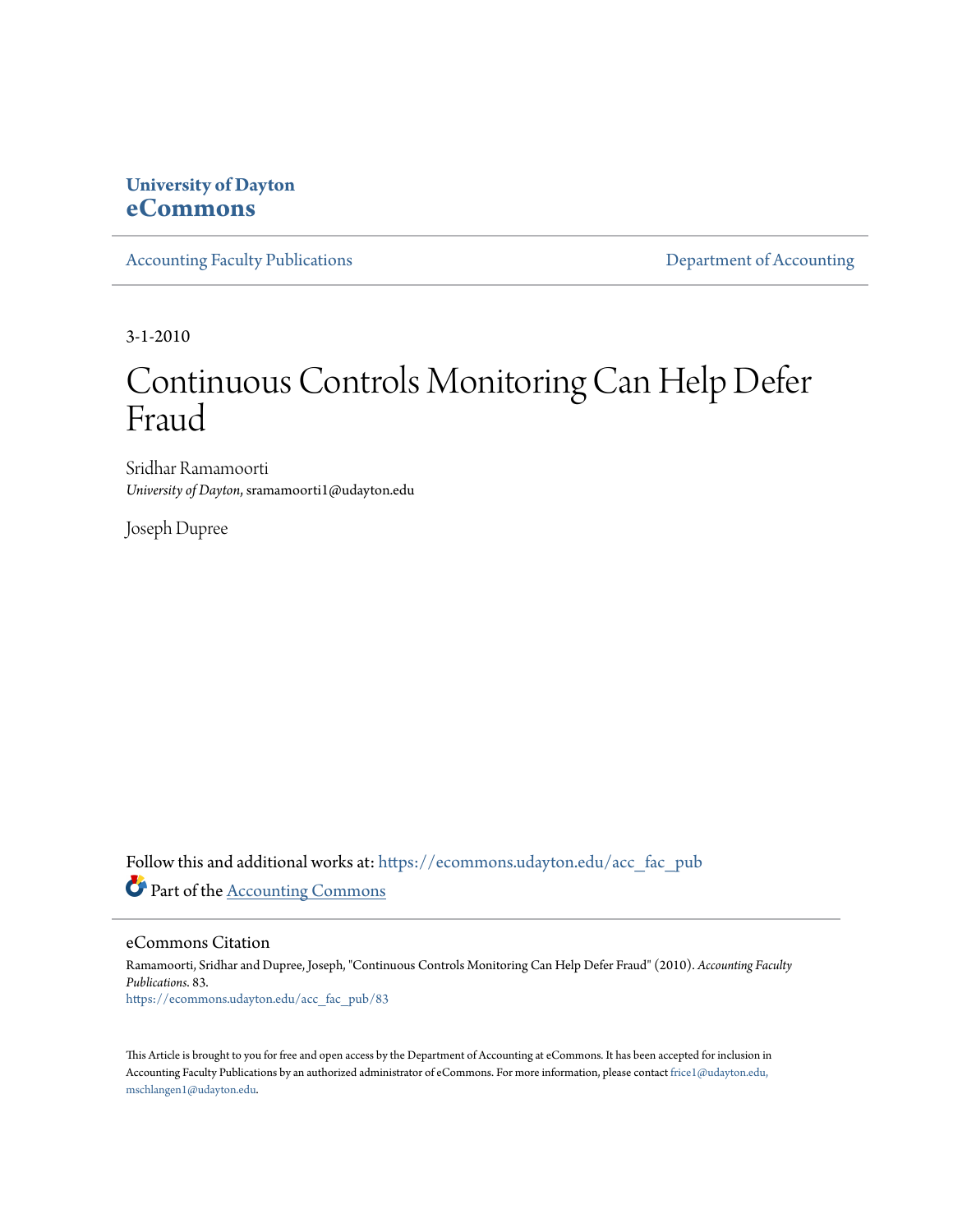

▓

# **Continuous Controls Monitoring Can Help Defer Fraud**

By Sridhar Ramamoorti and Joseph Dupree

he biannual survey of the Association of Certified Fraud Examiners' (ACFE) found that U.S. organizations lose an estimated 7 percent of annual revenues to fraud. Based on corresponding United States GDP figures from the Worid Bank, this percentage indicates a staggering estimate of losses — around \$994 billion among U.S. organizations, despite increased emphasis on anti-fraud controls and recent legislation to combat fraud.

**While there are compelling reasons for monitoring anti-fraud programs and controls manually there is no question that monitoring activity can benefit from automation.**

As the survey suggests, almost every large and small organization is potentially susceptible to fraud risk, both internally from employee theft and corruption, and externally by vendors and other third parties engaged in fraud against the organization.

The recent spate of corporate governance failures further underscores the need to establish strong anti-fraud programs and controls. Organizations have seriously evaluated making fraud risk assessments a mandatory part of internal audit coverage with follow up in areas with a heightened sensitivity to fraud risk.

Many companies have set up separate units to handle potential fraud allegations. For example, Microsoft Corp. launched a Department of Financial Integrity. Most audit committees typically check with individuals from the company's internal audit function as to whether fraud risk assessments have been performed and whether the audit coverage concerning potential fraud risk is adequate, typically as part of their enterprise risk management efforts.

Financial executives realize that fraud remains a largely unmitigated risk because those perpetrating fraud naturally attempt to conceal their tracks, leaving no audit trail. However, manual detection of fraud that is perpetrated within information-intensive transaction processing operations or financial processes is increasingly impractical due to the sheer volume and complexity of the data.

Further, manual detection occurs too late to prevent expensive fraud and its devastating reputational and financial consequences. Controls that use automation are indispensable for detecting fraud within automated operations. As such, and for a variety of reasons, proactive fraud risk management and mitigation efforts must involve automated anti-fraud programs and controls.

However, even if organizations have implemented automated controls, they need to have a way of monitoring these automated internal controls to ensure that they are operating effectively over time. It is in such instances that continuous controls monitoring (CCM) comes in and operates in an online, real-time fashion.

Not only does well-designed CCM technology make the overall monitoring activity more effective and efficient, it also allows for workflow capabilities so • that adequate follow up of control exceptions occurs in a timely fashion.

## **Controls Automation Inadequate, Monitoring is Necessary**

The 2009 Committee of Sponsoring Organizations (COSO) of the Treadway Commssion's Guidance on Monitoring Internal Control Systems convincingly argues that merely having systems of internal controls in place is inadequate at best, and at worst may provide a false sense of security.

Because unmonitored internal control systems deteriorate over time, it is crucial that they be monitored and their continuing operating effectiveness be validated periodically. Monitoring has the primary purpose of ensuring that internal controls are operating effectively over time.

Just as internal controls can be manually performed, monitoring too, can involve a human agent at every level. For instance, when JPMorgan Chase Chief Executive Officer Jamie Dimon was at Bank One in Chicago, he would ask each employee to evaluate their actions to be taken through the prism of whether they were "unethical, illegal or immoral" and if so, to not take such action or engage in such behavior.

So, while there are compelling reasons for monitoring anti-fraud programs and controls manually — especially because instances like ethical lapses or blatant conflicts of interest are perhaps detected more effectively by human agents there is no question that monitoring activity can benefit from automation.

#### **Fraud Life Cycle Analytics**

In terms of time phase, anti-fraud programs and controls can have a proactive (before the fact) or a reactive (after the fact) orientation. This might be described as the "fraud life cycle," spanning the phases before fraud occurs, during the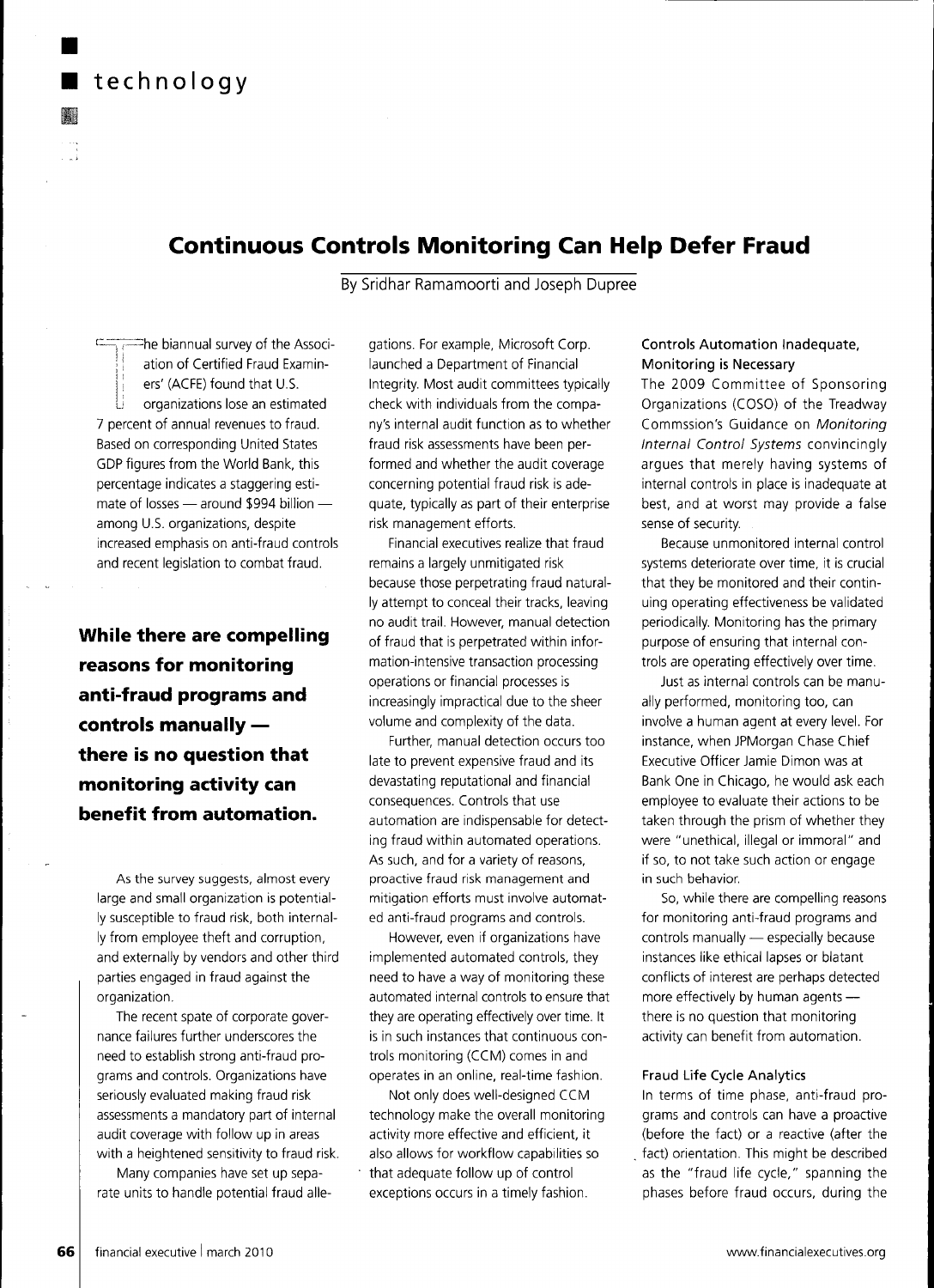discovery and after the fact fraud investigation and resolution. The period before fraud occurs or gets detected is referred to as the proactive phase; after fraud has come to light, the ensuing investigation is part of the reactive phase.

' Continuous controls monitoring of anti-fraud programs and controls can potentially cover both proactive and reactive phases, depending on whether they are preventative or deterrent controls, or whether they are detective in nature. The whole range of data-intensive fact gathering and analysis is referred to as "fraud life cycle analytics."

More specifically, when contemplat-. ing the use of CCM technologies with respect to fraud life cycle analytics, desirable features would include:

 $\blacksquare$  The ability to perform spatial, temporal and statistical data analysis.

• Spatial Data Analysis: For sales agent commission payments, corresponding entries should exist in the geographic or regional financials, including aberrations;

• Temporal Data Analysis: Identify deviations based on historical data and trending over time;

• Statistical Data Analysis: Identify anomalies and exceptions based on characteristics such as missing sequence, outliers, extrapolations, etc.

 $\blacksquare$  The ability to support intra- and interenterprise ratio analysis.

• Z-score estimations and calculations that would support common-size statement analysis, as well as vertical and horizontal analyses.

## **CCM Capabilities**

Monitoring tools generally evaluate one or more of the following, prompting an assessment about the underlying elements of the situation-specific context (adapted from COSO 2009):

**• Transaction Data. Highlighting** exceptions through comparisons of processed transactions (or master data) against a set of pre-defined control rules;

 $\blacksquare$  Conditions. Comparing baseline or previously established expectations with actual applications or parameter configurations (system access by authorized users);

• **Changes.** Identifying and reporting changes to critical resources, data or information allowing verification of authorization and/or propriety;

**• Ensuring Information (Processing) Integrity.** Verifying and monitoring the accuracy, consistency and reliability of information across content, process, system and environment (i.e., information integrity); and

**• Error Management.** Monitoring the volume and resolution of activity in suspense areas, error logs or exception reports and the management of the workflow of control exceptions.

To reach maximum effectiveness with respect to data analysis, CCM technologies must possess certain characteristics: **• Compare data and transactions from** multiple IT systems and address control gaps that often exist within and between systems. Ability to perform data validation and consistency checks prior to performing a formal analysis avoids the garbage-in, garbage-out (GIGO) problem. • Work with existing data within operational and financial systems in its existing format regardless of the computing platforms, databases and other underlying technologies.

That is, data that is extracted and translated for the benefit of a control subjects the control to greater risk of control error and higher maintenance and ownership costs.

• Nonfinancial operations, key performance indicators, key risk indicators, leading predictive factors and non-numerical data should be within the scope of your controls and CCM technology integration, allowing for a comprehensive approach.

**• Apply census sampling for specific tar**get areas — that is, testing 100 percent of the population of transactions in the area of interest. With automated controls and CCM, there is no need to accept the risks associated with sample sets, confidence intervals, selection bias and distribution curves. You can find the proverbial needle in a haystack — and do so proactively. **• Perform fraud detection tests on a** scheduled or event-driven basis in real time and provide timely notification of trends, patterns, anomalies and exceptions. This capability is what allows for the "continuous" moniker in CCM, after all.  $\blacksquare$  Look beyond financial processes and

enterprise resource planning systems for critical business processes and operations

where controls are needed. Consider statement generation systems, order pro-:essing, payment and disbursement systems, claims processing and other operational systems upstream of financial operations — all of which may be critical ito your company.

**E** Standardize your controls and CCM approach across the whole enterprise to leverage the economies of scale in control system ownership and streamline control audit costs.

The current focus of CCM applications has been mostly on the expenditure/disbursement side (e.g., payroll, procure-to-pay, etc.). In the future, more attention should be given to monitoring |the revenue side of income statements as well as balance sheet accounts. Enron Corp., WorldCom Inc., Satyam Computer Services Ltd. and others associated with the largest financial frauds of the recent past appeared to be concentrated on revenue recognition problems and balance sheet accounts.

## **What CCM is Not**

One of the most recent and hyped-up technology solution buzzwords, it's helpful to debunk some myths about CCM. First, not all CCM technologies are created equal. Be sure to fully understand your requirements, consider the areas within your enterprise that should be subject to CCM and, most importantly, check with trusted colleagues and other references.

Beware of the terminology confusion: Despite the inclusion of the term "monitoring," many use the term CCM to refer just to automated controls, while others suggest it is monitoring when it is not.

Genuine monitoring capabilities would demand that CCM is broader in scope; it is IT-enabled online, real-time monitoring that requires an independent, continuous and automated monitoring of controls.

Sridhar Ramamoorti, Ph.D., CPA (sramam oorti@infogix.com), is a principal at 'Infogix Advisory Services and serves as technical adviser to FEI's Committee on Finance & Information Technology. Joseph Dupree (jdupree@infogix.com) leads marketing at Infogix.